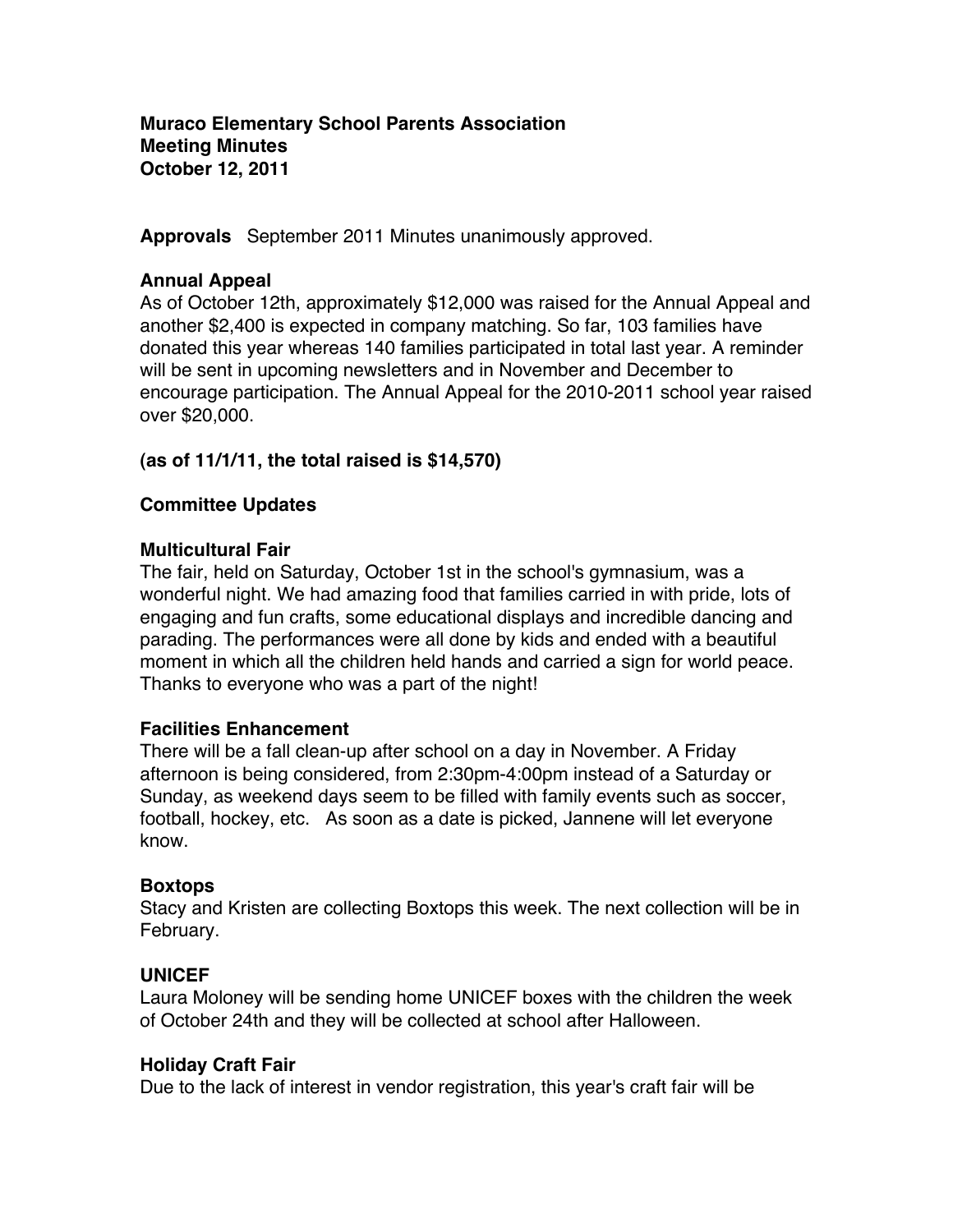cancelled. As of October 12th, there were 8 vendors signed up. This time last year, we had 23 vendors (half of the 46 total). Several ideas were suggested as other fundraisers for MESPA, such as a yard sale in the spring where MESPA would raise funds by renting space.

### **Staff Appreciation Breakfasts**

We are a little behind for Staff Appreciation Breakfast signups. All monthly breakfasts are online and available for signups. If you are not able to help this month, please consider volunteering in an upcoming month. Also, Suzanne Leslie, the SAB coordinator, would like help with set up. If you are able to help please email Suzanne at s.leslie@comcast.net.

### **Spirit Wear / Items**

A new logo using the existing artwork has been designed by Kristine Kamakawa. Jill Mawn has been in contact with Spankywear for price quotes: Hats are embroidered. Sell for \$15 Water bottles are PBA free. Sell for \$5 T-shirts come in different colors. Sell for \$15

The question has been asked if we should pre-purchase 100 water bottles (with our logo) to sell at upcoming events throughout the year. A motion was made and approved to pre-order 100 bottles. Kristine will ask the vendor if there is a way to write names on the water bottle.

To order Muraco t-shirts and hats, please print out your order form HERE and return it along with your payment to the main office.

# **Directory**

The directories are here and were sent home with children the week of October 17th.

# **Math Club**

Due to an overwhelming response, the math club is closed to any new members. The club is considering options for the spring and may offer the club as a Muraco After School Program (MASP). If there are any parents who would like to join Kristen Bellaire to help, please contact her at klbellaire@gmail.com.

# **Stop & Shop A+ Rewards Program**

Last year was our first year enrolled in the A+ Rewards program and we did well. We raised \$432 for Muraco. It's very easy to participate. All you need to do is register your Stop & Shop card (or re-register for this year if you did it last year). You can do it online or at the store or MESPA can register your card for you. Then, when you shop, scan your card at the register and start accruing points. You will still earn your gas points if you are already participating in that program.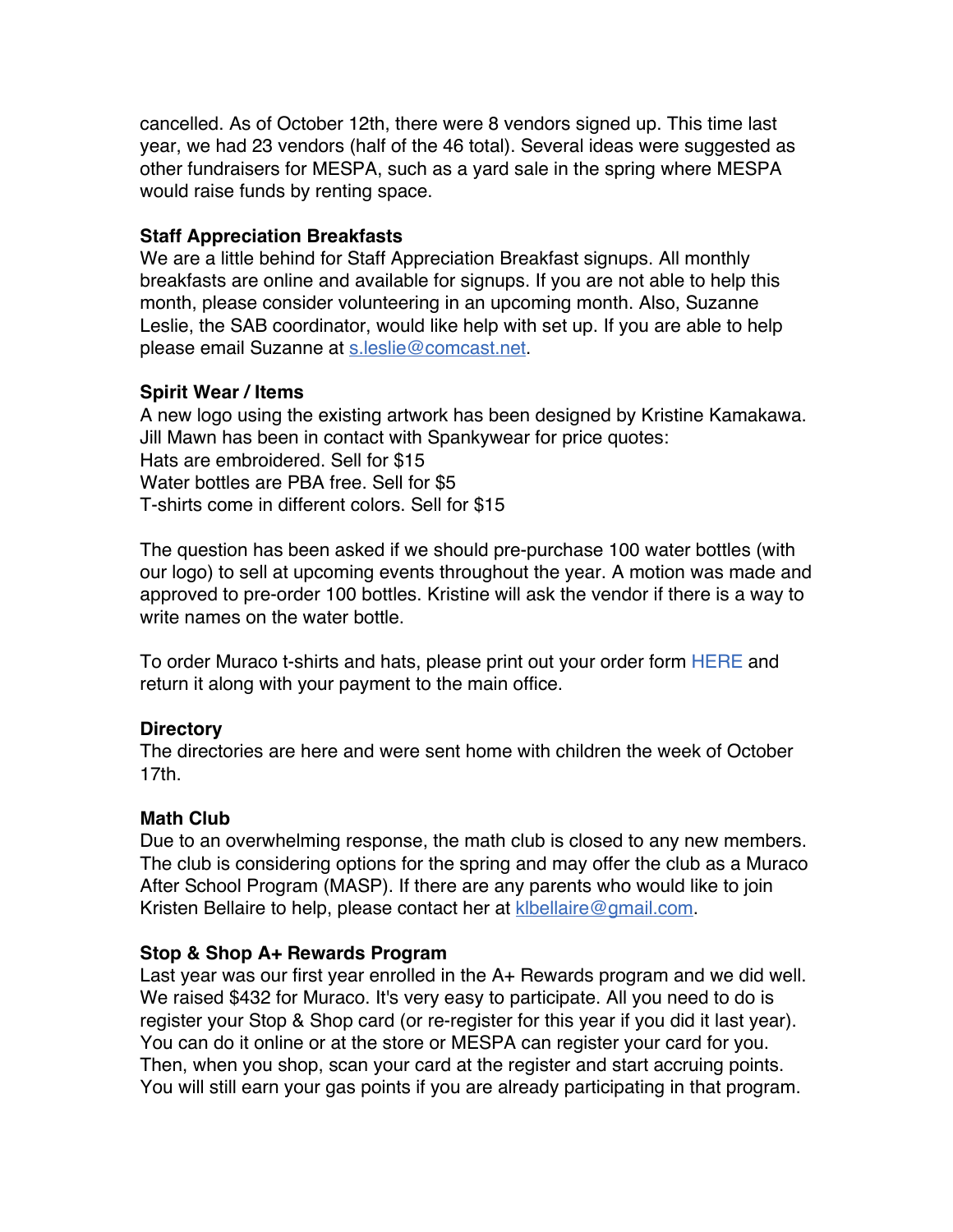Points started accruing on 10/7 and the program will continue through 3/29/12. Maura Sullivan (mdsullivan@comcast.net) will be happy to answer any questions you might have about the program.

### **Curriculum Enhancement**

A letter to the teachers/staff informing them about their available enhancement money and the reimbursement process was sent out week of September 19th. According to Jennifer Wilson's (MESPA treasurer) budget spreadsheet, to date seven staff members have already used all or some of their funds. \$1006.01 of the total budget has been spent with \$4343.99 remaining. We will plan to do a reminder letter midyear.

### **5th Grade Committee**

Huge thanks to all parents and students who have participated in the Fall Conference babysitting! This is a wonderful service that Muraco 5th Graders have been providing for the past several years.

# **Discussions & Announcements**

### **Laurie Kirby - Q&A**

The DPW laid more mulch on the playgrounds and another load will be coming. Thank you to Jannene Levesque and her family for all their work in making the Muraco grounds look so beautiful!

During the winter the town will plow paths to the back of the school so that students can continue to line up in the back.

# **Redistricting Committee**

If you are interested in serving as Muraco's parent representative on Superintendent Bill McAlduff's Redistricting Committee, please send a notice of your interest by email to Bill McAlduff at wmcalduff@winchester.K12.ma.us by Tuesday, October 18th.

It is expected that the first Committee meeting will be held no later than the first week in November and continue its work (meeting approximately twice a month or more if necessary) until final recommendations are forwarded by the Superintendent to the School Committee in May or June 2012.

For more information about the Redistricting Committee, please read Superintendent McAlduff's 10/7/11 letter to parents HERE.

# **Rug Remnants**

If you have extra rug remnants that are not being used, please consider donating them to the school. These rugs are helpful for students in defining their space